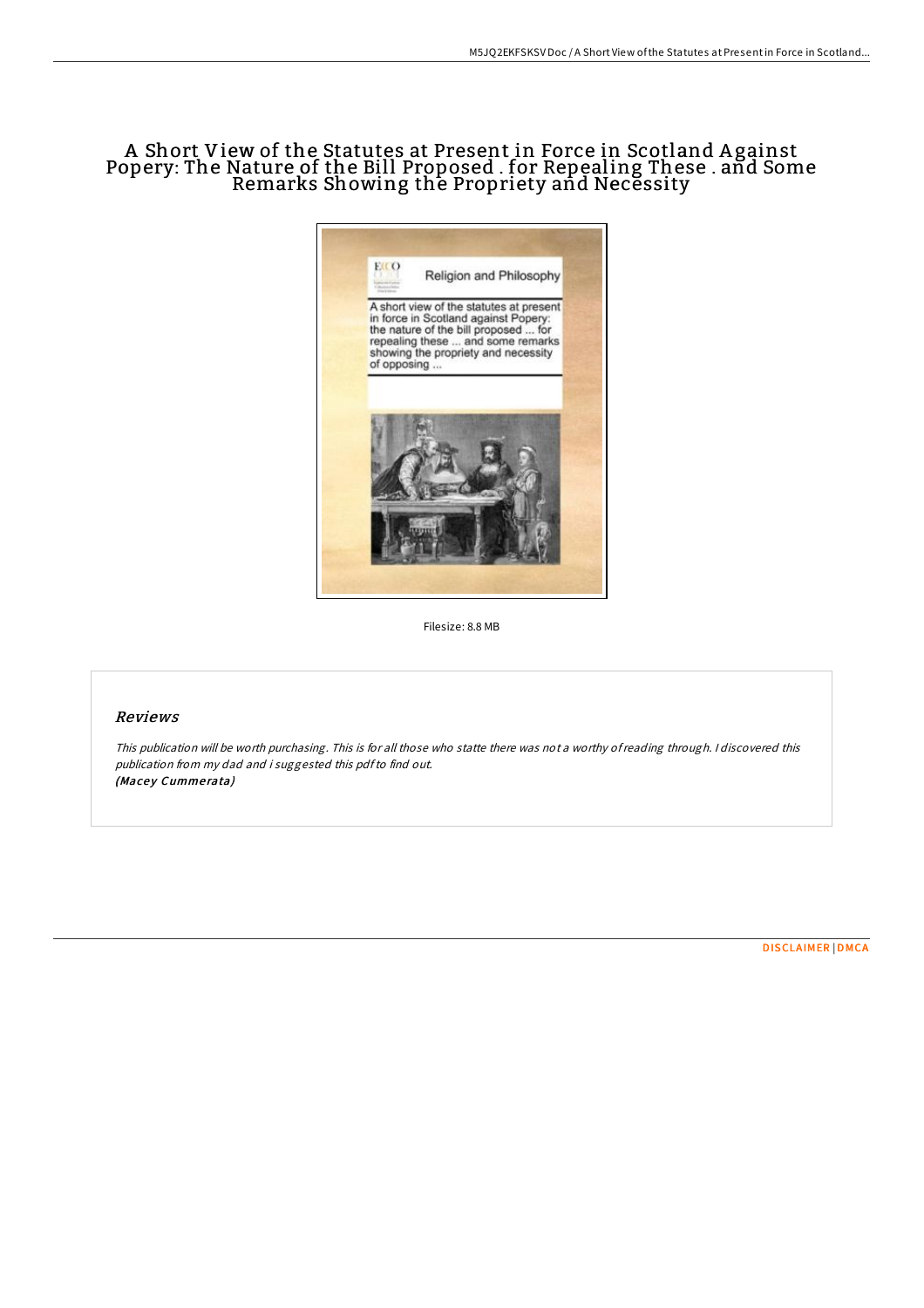## A SHORT VIEW OF THE STATUTES AT PRESENT IN FORCE IN SCOTLAND AGAINST POPERY: THE NATURE OF THE BILL PROPOSED. FOR REPEALING THESE. AND SOME REMARKS SHOWING THE PROPRIETY AND NECESSITY



To read A Short View of the Statutes at Present in Force in Scotland Against Popery: The Nature of the Bill Proposed. for Repealing These. and Some Remarks Showing the Propriety and Necessity PDF, you should click the web link beneath and download the ebook or get access to other information which are have conjunction with A SHORT VIEW OF THE STATUTES AT PRESENT IN FORCE IN SCOTLAND AGAINST POPERY: THE NATURE OF THE BILL PROPOSED. FOR REPEALING THESE. AND SOME REMARKS SHOWING THE PROPRIETY AND NECESSITY book

Gale Ecco, Print Editions, United States, 2010. Paperback. Book Condition: New. 189 x 246 mm. Language: English . Brand New Book \*\*\*\*\* Print on Demand \*\*\*\*\*.The 18th century was a wealth of knowledge, exploration and rapidly growing technology and expanding record-keeping made possible by advances in the printing press. In its determination to preserve the century of revolution, Gale initiated a revolution of its own: digitization of epic proportions to preserve these invaluable works in the largest archive of its kind. Now for the first time these highquality digital copies of original 18th century manuscripts are available in print, making them highly accessible to libraries, undergraduate students, and independent scholars.The Age of Enlightenment profoundly enriched religious and philosophical understanding and continues to influence present-day thinking. Works collected here include masterpieces by David Hume, Immanuel Kant, and Jean-Jacques Rousseau, as well as religious sermons and moral debates on the issues of the day, such as the slave trade. The Age of Reason saw conflict between Protestantism and Catholicism transformed into one between faith and logic -- a debate that continues in the twenty-first century.++++The below data was compiled from various identification fields in the bibliographic record of this title. This data is provided as an additional tool in helping to insure edition identification: ++++British LibraryT084314Edinburgh: December, 1778. 47, [1]p.; 8.

<sup>@</sup> Read A Short View of the Statutes at Present in Force in Scotland Against Popery: The Nature of the Bill Proposed , for Repealing These , and Some Remarks Showing the Propriety and Necessity Online Download PDF A Short View of the Statutes at Present in Force in Scotland Against Popery: The Nature of the Bill Proposed, for Repealing These, and Some Remarks Showing the Propriety and Necessity